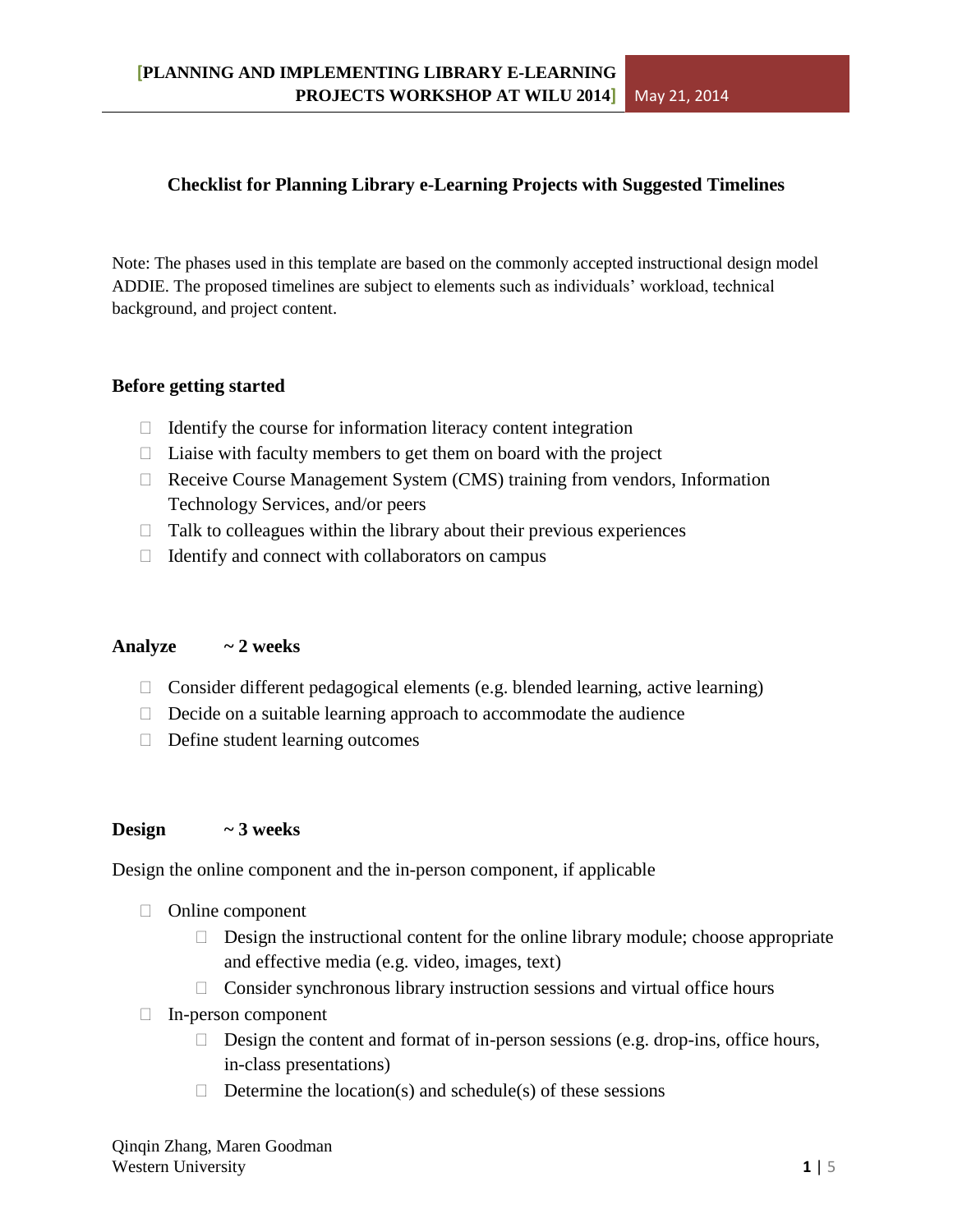#### **Develop**  $\sim$  **2** months

 $\Box$  Develop the online library module content in CMS, in collaboration with instructional design and technical support staff on campus

#### **Implement ~ 1 month**

- $\Box$  Launch the online content in CMS
- $\Box$  Deliver synchronous virtual library instruction sessions if planned
- $\Box$  Hold virtual office hours if planned
- $\Box$  Deliver the in-person sessions
- Market and promote
	- $\Box$  Possibly make the library quiz a mandatory component of the course
	- $\Box$  Communicate to students and faculty about the online and in-person library instruction via announcement tools and/or in-person presentations
	- $\Box$  Communicate to internal library staff about the availability of the online and inperson library instruction for referral purposes

## **Evaluate ~ 1 month**

- $\Box$  Choose appropriate assessment methods (quantitative and/or qualitative)
- $\Box$  Design assessment methods to evaluate student learning and to evaluate the usage and learning approach of the library instruction
	- $\Box$  Quantitative measurements if planned
		- $\Box$  Consider incorporating pre- and post-test quizzes to benchmark students' information literacy levels
		- $\Box$  Consider using CMS built-in statistics tools to check online module usage
	- $\Box$  Qualitative measurements if planned
		- $\Box$  Consider using surveys, focus groups, and one-on-one interviews to gather feedback from students about the learning approach and from instructors about their satisfaction with students' performance on research assignments
- $\Box$  Conduct the assessment measurements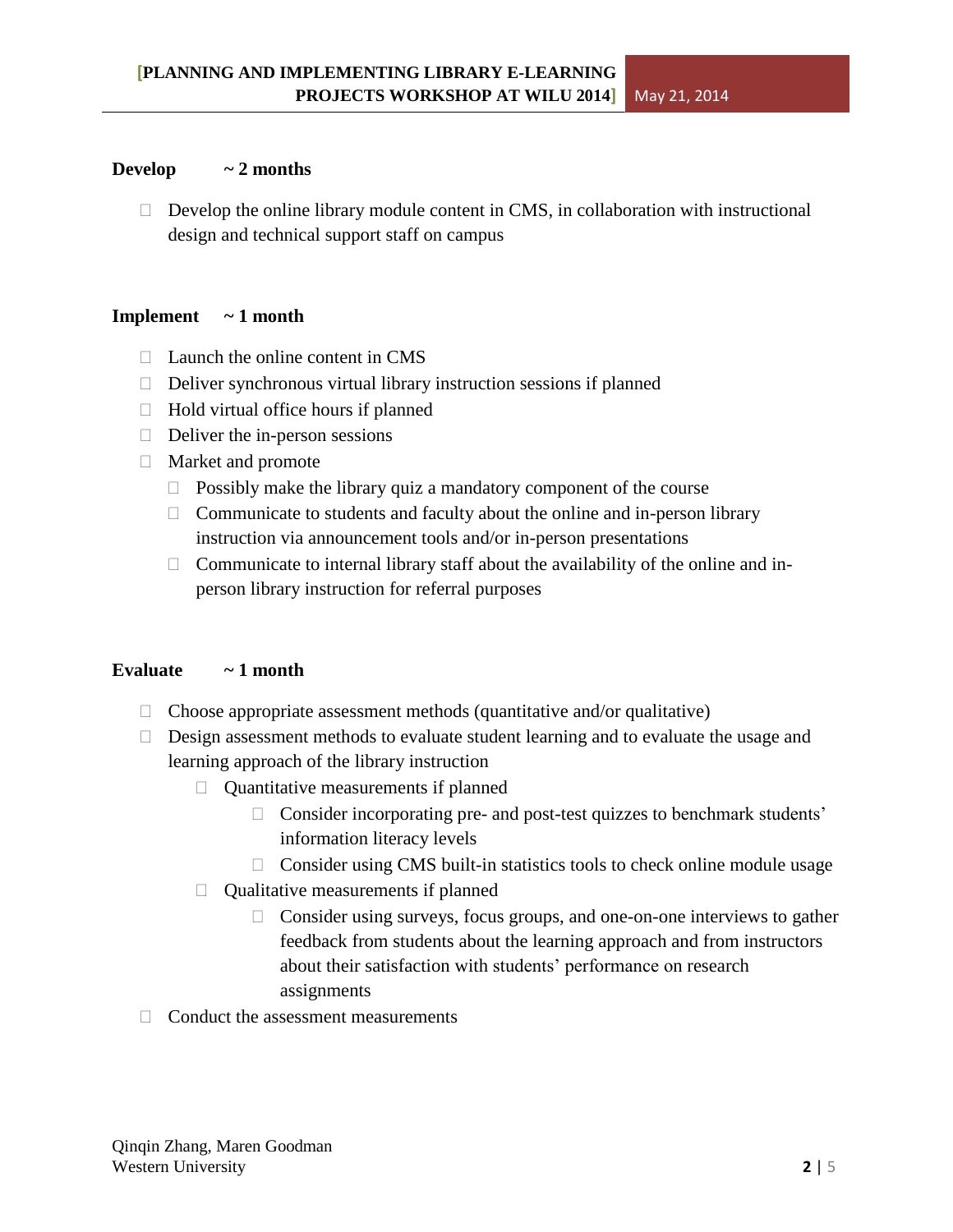### **Template for Planning Library e-Learning Projects with Suggested Timelines**

| <b>Before getting started</b>     |                                                                                                                       |
|-----------------------------------|-----------------------------------------------------------------------------------------------------------------------|
| Identify course name:             |                                                                                                                       |
| Identify faculty member(s):       |                                                                                                                       |
| Identify collaborators on campus: | <u> 1989 - Johann Harry Harry Harry Harry Harry Harry Harry Harry Harry Harry Harry Harry Harry Harry Harry Harry</u> |
| Other:                            |                                                                                                                       |
| <b>Analyze</b><br>$\sim$ 2 weeks  |                                                                                                                       |
| Proposed learning approach:       |                                                                                                                       |

Other pedagogical considerations if any: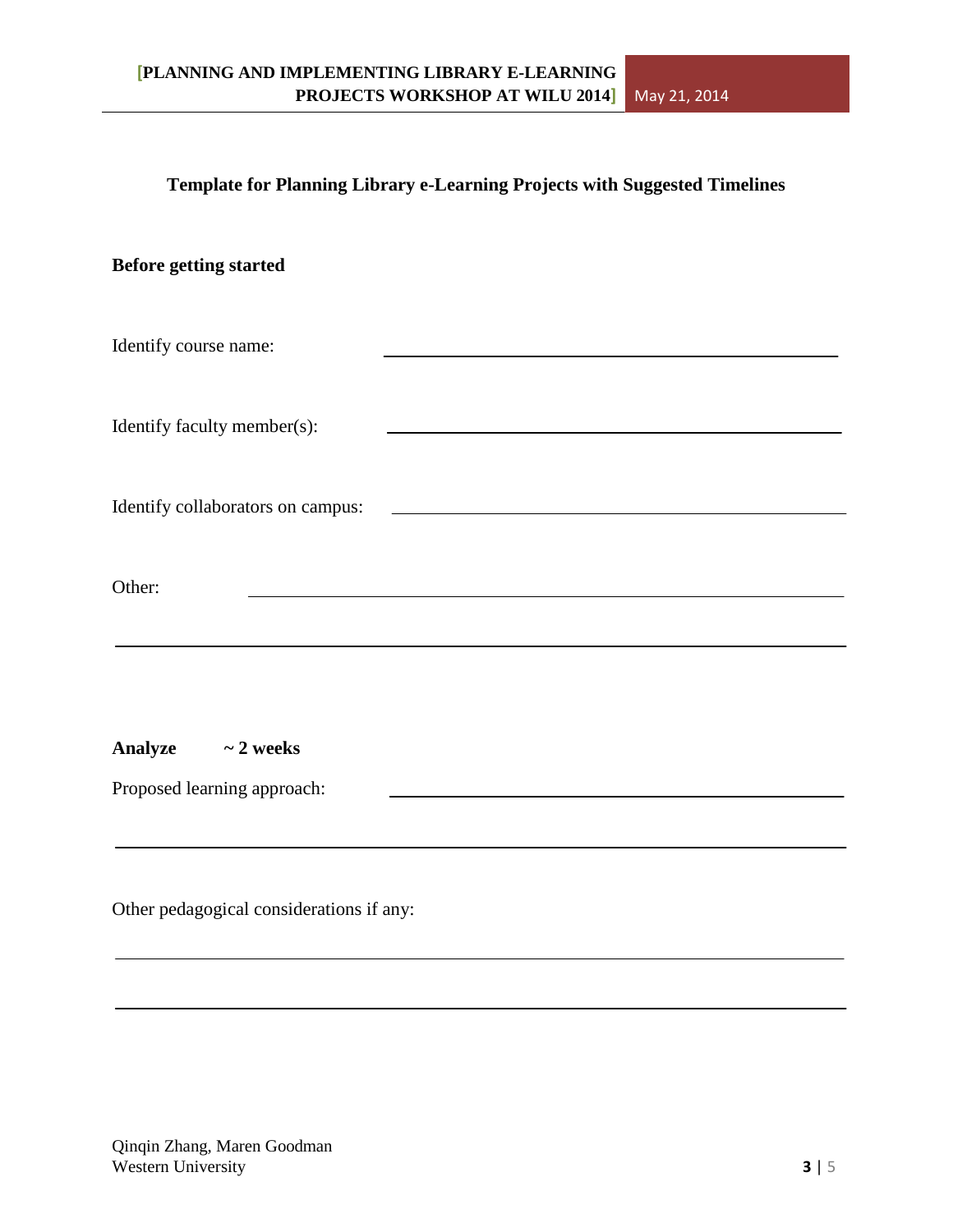# **Design ~ 3 weeks**

| <b>Online component</b>          | In-person component                                             |
|----------------------------------|-----------------------------------------------------------------|
| Content                          | Content                                                         |
| Medium (e.g. video, image, text) | Format (e.g. drop-ins, office hours, in-class<br>presentations) |
|                                  | Location                                                        |
|                                  | Schedule                                                        |

**Develop ~ 2 months**